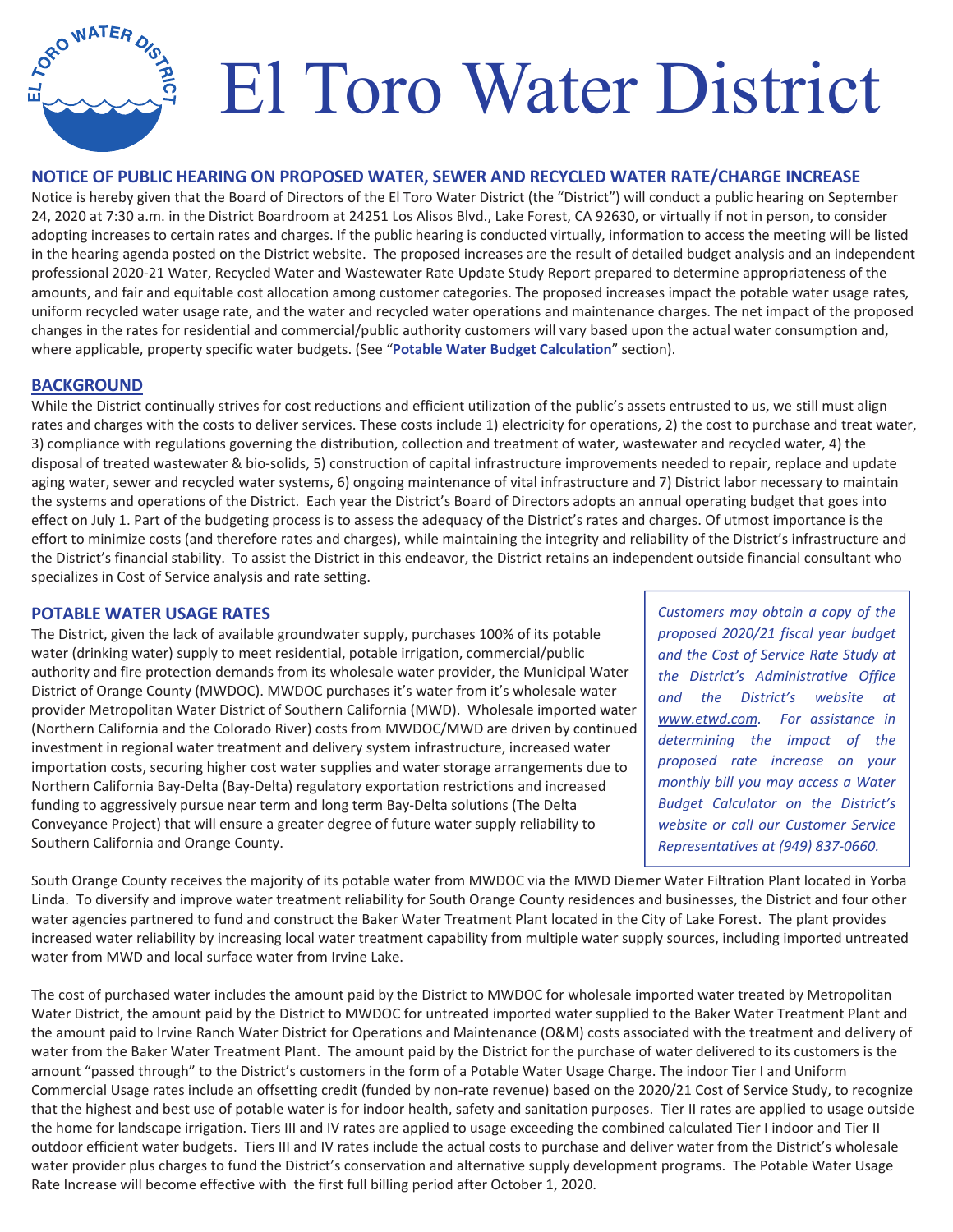#### PROPOSED MONTHLY TIERED WATER USAGE RATES

| Water Usage Charges                              | Current Rate \$/ccf* | Proposed Rate \$/ccf* |  |
|--------------------------------------------------|----------------------|-----------------------|--|
| Tier I - Indoor Efficient                        | \$2.58               | \$2.65                |  |
| Tier II - Outdoor Efficient                      | \$2.97               | \$3.04                |  |
| Tier III - Inefficient                           | \$6.14               | \$6.21                |  |
| Tier IV - Excessive                              | \$7.88               | \$7.95                |  |
| Commercial, Institutional and Industrial ("CII") | \$2.95               | \$3.02                |  |
| * 1 Billing Unit or "ccf" = 748 gallons          |                      |                       |  |

#### **RECYCLED WATER USAGE RATES**

The uniform Recycled Water Usage Rate (\$2.67/ccf) is proposed to increase by \$0.07/ccf to \$2.74/ccf to recover the cost of producing and delivering recycled water for irrigation purposes. The Recycled Water Usage Rate will become effective with the first full billing period after October 1, 2020.

#### **WATER AND SEWER OPERATIONS AND MAINTENANCE CHARGE**

To responsibly maintain and preserve its water, sewer and recycled water infrastructure investment, meet stringent regulatory requirements and ensure a continuous high level of service to its customers, the District administers an ongoing operations and maintenance program. To minimize financial impacts to customers and, fairly and equitably allocate that cost, the District commissioned an independent Cost of Service Study Report. Coupled with prudent utilization of reserves the District proposes to increase the water, and recycled water operations and maintenance charges to meet costs associated with operating and maintenance of the water, and recycled water systems. The Water, and Recycled Water Enterprise Operations and Maintenance (O&M) Charges increase will become effective with the first full billing period after October 1, 2020. No change in the Sewer O&M Charge is proposed in the 2020/21 fiscal year.

| <b>WATER / RECYCLED WATER</b>          |                     |           |                               | <b>SEWER</b> |           |
|----------------------------------------|---------------------|-----------|-------------------------------|--------------|-----------|
|                                        | Proposed<br>Current |           | Commercial(3)                 |              |           |
| Meter Size                             | Charge              | Charge    |                               | Current      | Proposed  |
| 5/8"                                   | \$14.14             | \$15.17   |                               | Charge       | Charge    |
| 3/4''                                  | \$18.99             | \$20.33   | Animal Kennel/Hospital        | \$3.99       | No Change |
| $1^{\prime\prime}$                     | \$28.70             | \$30.66   | Car Wash                      | \$3.97       | No Change |
| $1 - 1/2"$                             | \$52.98             | \$56.48   | Department/Retail Store       | \$3.99       | No Change |
| 2"                                     | \$101.52            | \$108.11  | Dry Cleaner                   | \$3.50       | No Change |
|                                        |                     |           | Golf Course/Camp/Park         | \$3.49       | No Change |
|                                        |                     |           | Health Spa                    | \$3.98       | No Change |
| <b>SEWER</b>                           |                     |           | Hospital/Convalescence Home   | \$3.50       | No Change |
| <b>Residential</b>                     |                     |           | Hotel                         | \$6.04       | No Change |
|                                        | Current             | Proposed  | Market                        | \$7.92       | No Change |
| Meter Size                             | Charge              | Charge    | Mortuary                      | \$7.89       | No Change |
| Single Family (1)                      | \$24.30             | No Change | Nursery/Greenhouse            | \$3.54       | No Change |
| Multi-family Restricted (2)            | \$19.28             | No Change | Professional/Financial Office | \$3.99       | No Change |
| Multi-family Unrestricted (2)          | \$22.92             | No Change | <b>Public Institution</b>     | \$3.93       | No Change |
| (1) charged per month                  |                     |           | Repair/Service Station        | \$3.98       | No Change |
| charged per Equivalent Dwelling<br>(2) |                     |           | Restaurant                    | \$3.77       | No Change |
| Unit per month                         |                     |           | School                        | \$4.13       | No Change |
| (3) per ccf of water used              |                     |           | Theater                       | \$3.99       | No Change |
|                                        |                     |           | Warehouse/Storage             | \$3.16       | No Change |
|                                        |                     |           | <b>Basic Commercial</b>       | \$3.50       | No Change |

### **CAPITAL REPLACEMENT AND REFURBISHMENT CHARGE**

The District maintains over \$164 million worth of water, sewer and recycled water infrastructure. The District's capital program, which reinvests, replaces and refurbishes the assets that are essential to the provision of water, sewer and recycled water services to the District's customers is funded by the Capital Replacement and Refurbishment Charge. No change in the Capital Replacement and Refurbishment Charge is proposed in the 2020/21 fiscal year.

| <b>POTABLE AND RECYCLED WATER CAPITAL REPLACEMENT</b><br><b>AND REFURBISHMENT CHARGE</b> |         | <b>SEWER CAPITAL REPLACEMENT</b><br><b>AND REFURBISHMENT CHARGE</b> |                           |         |           |
|------------------------------------------------------------------------------------------|---------|---------------------------------------------------------------------|---------------------------|---------|-----------|
|                                                                                          |         |                                                                     |                           |         |           |
| 5/8''                                                                                    | \$4.66  | No Change                                                           | Single Family Residential | \$4.93  | No Change |
| 3/4''                                                                                    | \$4.66  | No Change                                                           | Multi-Family Restricted   | \$3.91  | No Change |
| 1''                                                                                      | \$7.78  | No Change                                                           | Multi-Family Unrestricted | \$4.65  | No Change |
| $1 - 1/2"$                                                                               | \$18.91 | No Change                                                           | Commercial                |         |           |
| 2"                                                                                       | \$47.47 | No Change                                                           | 5/8" Meter                | \$4.34  | No Change |
|                                                                                          |         |                                                                     | 3/4" Meter                | \$7.34  | No Change |
|                                                                                          |         |                                                                     | 1" Meter                  | \$13.55 | No Change |
|                                                                                          |         |                                                                     | $1-1/2"$ Meter            | \$24.07 | No Change |
|                                                                                          |         |                                                                     | 2"Meter                   | \$70.96 | No Change |
|                                                                                          |         |                                                                     | <b>Public Authority</b>   |         |           |
|                                                                                          |         |                                                                     | 1" Meter                  | \$4.93  | No Change |
|                                                                                          |         |                                                                     | $1-1/2$ " Meter           | \$24.65 | No Change |
|                                                                                          |         |                                                                     | 2" Meter                  | \$39.71 | No Change |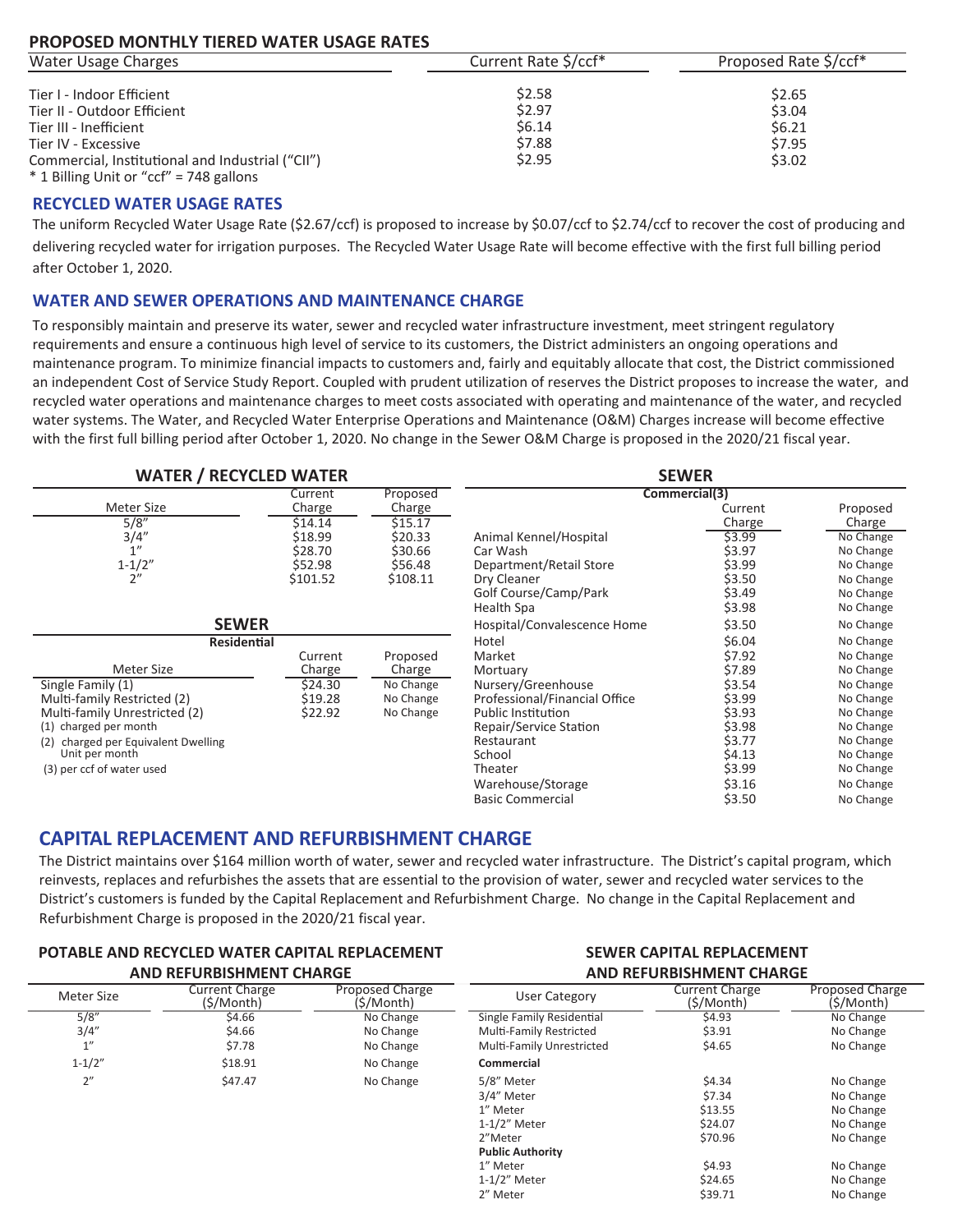## **POTABLE WATER BUDGET CALCULATION**

#### **RESIDENTIAL CUSTOMERS**

A per meter, customer specific water budget is calculated to meet the efficient demands of indoor domestic use as well as outdoor irrigation under normal operating and water supply conditions. Under Emergencies and Water Supply Shortage conditions indoor and/or outdoor water budgets maybe adjusted using the Drought Factor ("DF") to reduce water budgets to further encourage conservation. A water budget is the sum of the indoor and outdoor water budgets.

#### The **indoor water budget** in hundred cubic feet (ccf<sup>1</sup>) is:

#### **55 gallons/person/day \* Number of people per household\* Days/billing cycle \* DFindoor/748**

- The indoor Drought Factor DF<sub>indoor</sub> which is set by the Board of Directors is currently set to 100% and the number of people per household is as follows:
	- Detached home (single family home): 4 people
	- Apartment: 2 people
	- Attached home unrestricted (i.e. condominium or townhouse): 3 people
	- Attached home restricted (i.e. condominium or townhouse with age restrictions): 2 people

#### **Customers may request a variance/adjustment to provide an equitable water budget for special circumstances such as, more people living in the home than the formula provides, medical needs, etc.**

#### The **outdoor water budget allocation** in ccf is: **(Weather data \* Landscape area \* ETAF/1200) \* DFoutdoor**

- The weather data is measured by the reference EvapoTranspiration (ET<sub>0</sub>) data in inches of water per billing cycle. ET is the amount of water that is lost by plants through evaporation and transpiration, and needs to be replaced for the plants to remain healthy.  $ET_0$  data is obtained from California Irrigation Management Information System (CIMIS) Station 75 established by State of California Department of Water Resources, Office of Water Use Efficiency;
- The landscape area for multi-family accounts including apartments, condominiums and mobile homes is 25 square feet of landscape per dwelling unit plus any dedicated landscape area associated with the account;
- The landscape area for single-family detached homes is calculated by taking the building area and dividing it by the number of floors and subtracting that from the parcel area. The result is then multiplied by 70 percent to obtain the landscape area as follows: Landscape area = (lot size - (building area /number of floors)) \* 70%
- ET Adjustment Factor (ETAF) is a coefficient that adjusts the EvapoTranspiration (ET<sub>0</sub>) values based on type of plants and irrigation system efficiency. Based on the updated Model Water Efficient Landscape Ordinance<sup>2</sup> developed by the California Department of Water Resources, any landscape installed prior to January 1, 2010 has an ETAF of 0.8 and new landscape is an ETAF of 0.7. New landscape is defined as new or re-developments.
- DF<sub>outdoor</sub> is the outdoor drought factor (set by the Board of Directors) currently set at 100%. This factor is not necessarily the same as the DF for indoor;
- 1200 is the conversion factor from inches-water (weather data)\*square feet (landscape area) to ccf (outdoor water budget).

#### **Under normal water supply conditions and circumstances Customers may request a variance/adjustment to provide an equitable water budget for special circumstances such as, establishing new landscaping and changes in irrigation landscape area. Under Emergencies and Water Supply Shortage conditions, variances/adjustments may be limited.**

The indoor water budget, as determined above, will be billed at Tier I ("Indoor - Efficient") rates. The outdoor water budget, as determined above, will be billed at Tier II ("Outdoor - Efficient") rates. Water use in excess of the Tier I and II water budget would be deemed inefficient and/or excessive. Tier III ("Inefficient") water use would be usage between 100% and 130% of the Tier I and II water budget (or Total Water Budget) and Tier IV ("Excessive") usage would be consumption over 130% of Total Water Budget.

#### **POTABLE IRRIGATION CUSTOMERS**

Potable Irrigation customers fall into one of two categories: Recreational or Functional. Recreational irrigation customers are those whose landscape is used mostly for recreational purposes (i.e. parks, soccer fields, etc.) while Functional irrigation customers will be those whose landscape is ornamental in nature (greenbelts, medians, etc.).

The irrigation water budget for dedicated irrigation customers in ccf is calculated as follows:

- **(Weather data \* Landscape area \* ETAF/1200) \* DF**<sub>outdoor</sub>, where
- $\bullet$  Weather data (ET<sub>0</sub>) as described in the section above,
- x Landscape area is assumed to be the lesser of 100% of total parcel area or 100% of the measured landscape area served by each meter,
- x ET adjustment factor (ETAF) is equal to 0.8 for Functional irrigation and 1 for Recreational irrigation customers based on the updated Model Water Efficient Landscape Ordinance, and
- · DF<sub>outdoor</sub> is the outdoor drought factor (set by the Board of Directors) will be set at 100%. This factor is not necessarily the same as the DF for indoor;

#### **Under normal circumstances Customers may request a variance/adjustment to provide an equitable water budget for special circumstances such as, establishing new landscaping and changes in irrigation landscape area. Under Emergencies and Water Supply Shortage conditions, variances/adjustments may be limited.**

All of an irrigation customer's Water Budget will be at Tier II ("Outdoor - Efficient"). Water use in excess of the Tier II water budget would be deemed inefficient and/or excessive. Tier III ("Inefficient") water usage would be between 100% and 130% of the Tier II budget and Tier IV ("Excessive") water usage would be consumption over 130% of the Tier II budget.